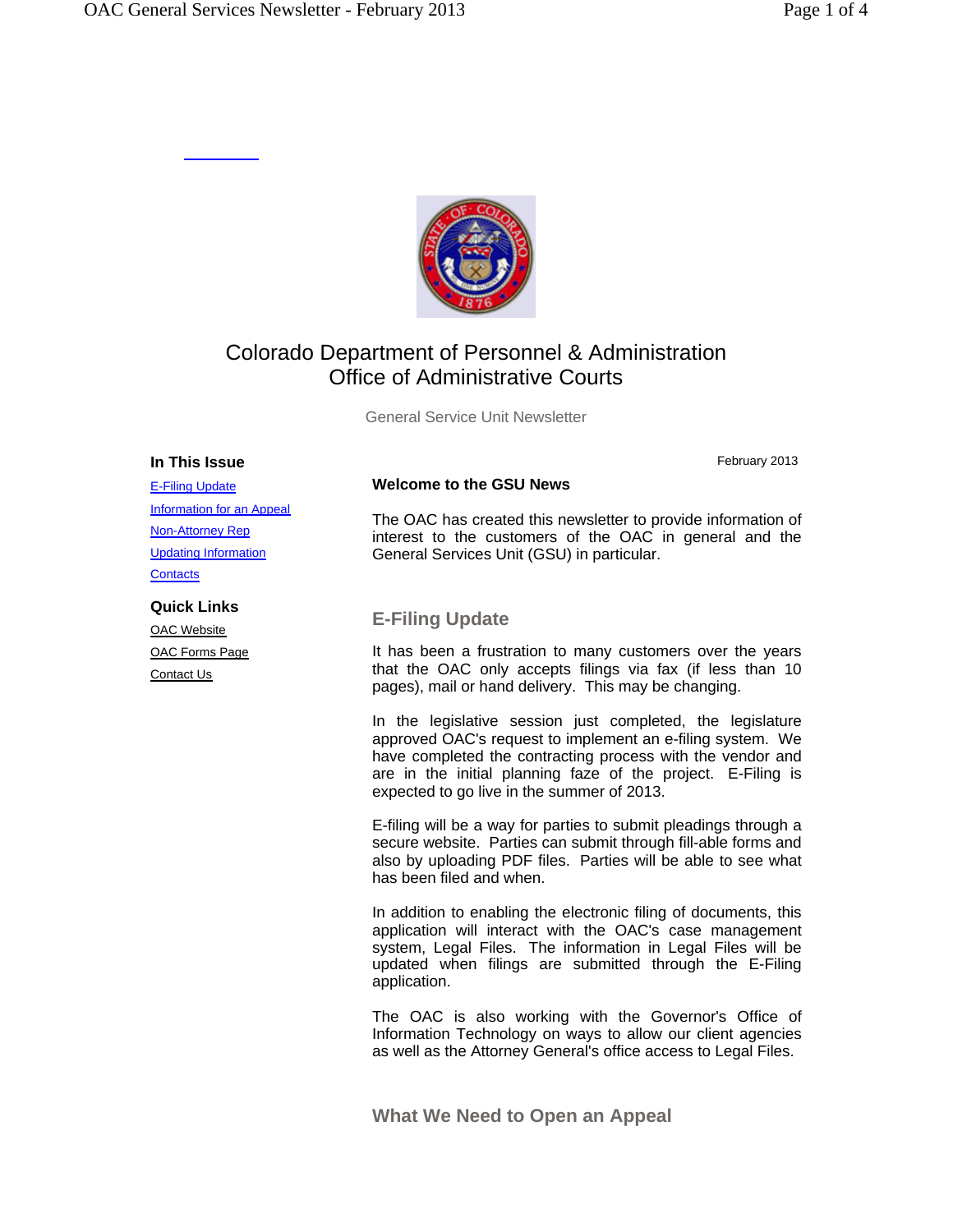To initiate an appeal, a benefit recipient need do no more than provide a written statement to the OAC that they wish to have a hearing. We request but can not require that the following information be provided:

- Full Name
- Address
- Telephone Number
- Benefit in dispute
- County or State Agency that made the decision
- A brief description of the reason for the appeal
- The Appellant's signature

The only reasons that an appeal will not be opened upon receipt is if there is insufficient information available to open the case (i.e. no indication what the benefit in dispute might be), or in circumstances where an appeal is filed by a third party on the Appellant's behalf, but there is no indication that this third party has legal authority to act on the Appellant's behalf. Clerks do not investigate the claims in the appeal or any information or statements made. The OAC does not have any access to the CBMS system.

## **Non-Attorney Representation of Appellants**

The rules of the State Departments of Health Care Policy and Financing (HCPF) and Human Services (DHS) allow for an Appellant to be represented in their appeal by a non-attorney. This is limited to  $\blacksquare$ cases involving benefits that were denied, reduced or terminated.



In order to be recognized as a Non-Attorney Representative, the OAC must receive documentation showing that it is

the Appellant's wish to have a Non-Attorney Representative. This can be as simple as the Appellant signing the Request for State Level Hearing Form, or writing a letter from the Appellant stating that they appoint so and so to be their representative. In other circumstances someone holding Power of Attorney over the Appellant can file an appeal and act on Appellant's behalf, but **ONLY** if a copy of the Power of Attorney has been submitted to the OAC.

If the case involves Medicaid benefits, the HCPF Authorization for Non-Attorney Representation form must be completed, signed, and filed with the OAC.

### **Updating Information with the OAC**

Are you moving? Do you have a new Director? Make sure to let the Court know.